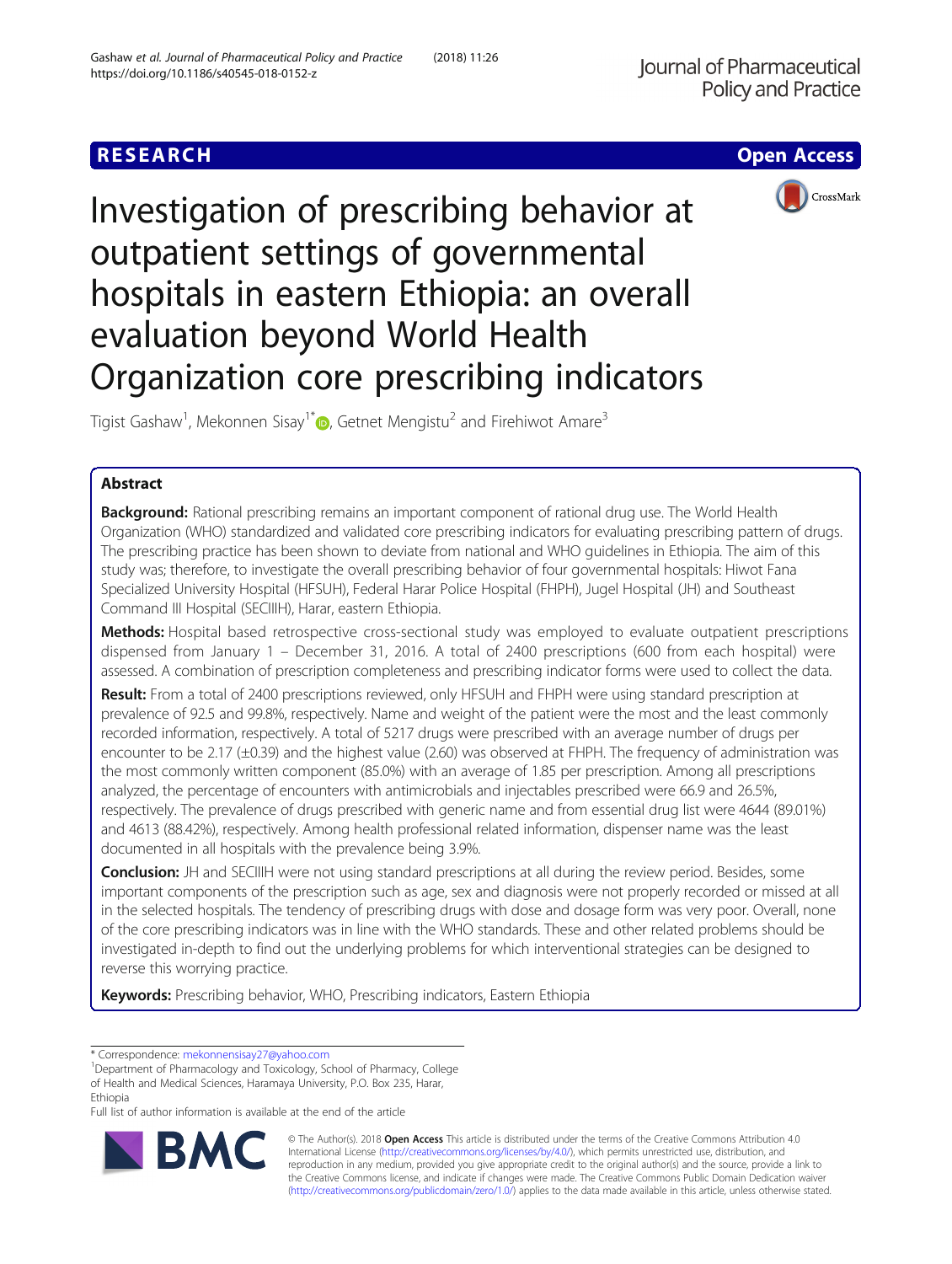### Background

Medicines play a crucial role in the delivery of healthcare service across the globe. Nevertheless, not only is the availability of medicines important, but also rational prescribing remains an important component of treating patients as this may be a reflection of the quality of care delivered to them and the community at large  $[1, 2]$  $[1, 2]$  $[1, 2]$  $[1, 2]$ . Appropriate use of medicines plays a pivotal role in reducing global morbidity and mortality. However, the World Health Organization (WHO) has reported that around 50% of all medicines are prescribed, dispensed or sold inappropriately and more than half of all patients fail to take their medicines as prescribed or dispensed. Such inappropriate use is wasteful of resources and causes patient harm in terms of lack of satisfactory outcome, serious adverse events and increased antimicrobial resistance (AMR) [\[2,](#page-9-0) [3\]](#page-9-0). To minimize these problems, WHO developed and validated core drug use indicators for prescribing, patient care and facility specific studies. The prescribing indicators measure the performance of prescribers in five key areas (average number of drugs per prescription, percentage of drugs prescribed by generic name, percentage of prescriptions containing antibiotics, percentage of prescriptions containing injectable drugs, and percentage of drugs prescribed from the latest edition of national Essential Drug Lists (EDL) or formulary) [[4](#page-9-0)]. Even if several studies have been conducted on the area of prescribing practice with the aid of such five core prescribing indicators in various parts of Ethiopia [\[5](#page-9-0)–[10](#page-9-0)], none of these findings holistically addressed the overall features of prescription beyond assessing prescribing practice with the usual indicator studies. This study attempted to combine the prescription features and completeness with WHO prescribing indicator forms to generate a cumulative body of evidence for decision making. Prescribing indicators are useful for investigating major problem areas of prescribing practice in quantitative basis. These core indicators, however, failed to address the nature of the prescription, its standards, and presence of essential components (patient, drug and health professional related details), among others [\[4\]](#page-9-0). Moreover, a study of prescribing behavior is an important tool to determine rational drug therapy and maximize utilization of resources [\[9\]](#page-9-0). Drug utilization reports that assess drug consumption and prescribing patterns should be done on regular basis for monitoring and evaluation of drug use and national drug policy at large [[11](#page-9-0)]. So, this study aimed to investigate the prescribing behavior in outpatient settings of four government hospitals of Harar town, Eastern Ethiopia.

### Methods

#### Study area, design and period

Harar is located 526 km away from the capital of Ethiopia, Addis Ababa to the East. Harari region is one of the nine national regional states of Ethiopia, with the town of Harar as its capital. Harar is one of the most popular historical towns in the eastern part of Ethiopia. The town has a projected total population of 203,438 with male to female ratio of 1.01:1 in 2010. Harar town is divided in to 19 kebeles. In the town, there are four governmental hospitals, two private hospitals, and eight health centers [\[12](#page-9-0)]. The study was conducted in four governmental hospitals: Hiwot Fana Specialized University Hospital (HFSUH), Jugel Hospital (JH), Federal Harar Police Hospital (FHPH) and South-East command III Hospital (SECIIIH). HFSUH is a tertiary care teaching hospital of Haramaya university and hosts majority of patient attendees per day from the Harar town and nearby areas. JH is a regional hospital of Harari regional state. Whereas, FHPH and SECIIIH are special government hospitals in which the service is primarily delivered to police and military clients and their relatives. Hospital based retrospective cross-sectional study was employed to investigate the overall prescribing behavior of the year 2016 in the above-mentioned hospitals from July 1 to September 30, 2017.

#### Population and inclusion/exclusion criteria

All out-patient prescriptions dispensed from January 1 to December 31, 2016 from each hospital were taken as study populations. However, prescriptions that contained only medical supplies like glove, and syringe; those prescriptions contained drug which were found illegible and prescriptions which were brought from outside of the selected hospitals were excluded from the study.

### Sample size determination and sampling technique

Based on the current WHO criteria [[4\]](#page-9-0), 600 prescriptions were taken from each hospital (a total of 2400 prescriptions) to assess completeness of the prescription and prescribing pattern in the hospitals. A systematic random sampling technique was employed to collect 600 eligible prescriptions from each hospital once the annual prescriptions had been arranged in the chronological order. The sampling interval was 150, 119, 28 and 43 for HFSUH, JH, FHPH and SECIIIH, respectively.

### Data collection tools and methods

Data were collected by using data collection tool (observational checklist) containing two components: 1) prescription completeness assessment form customized from manuals developed and validated by Food, Medicine and Healthcare Administration and Control Authority (FMHACA) of Ethiopia and WHO [\[13,](#page-9-0) [14](#page-9-0)]. The manuals emphasized that prescriptions should be standardized (the paper should have the name of the local health facility, contact details and serial numbers (if any) as well as all essential components of the prescription in preprinted form). In addition, the prescription should be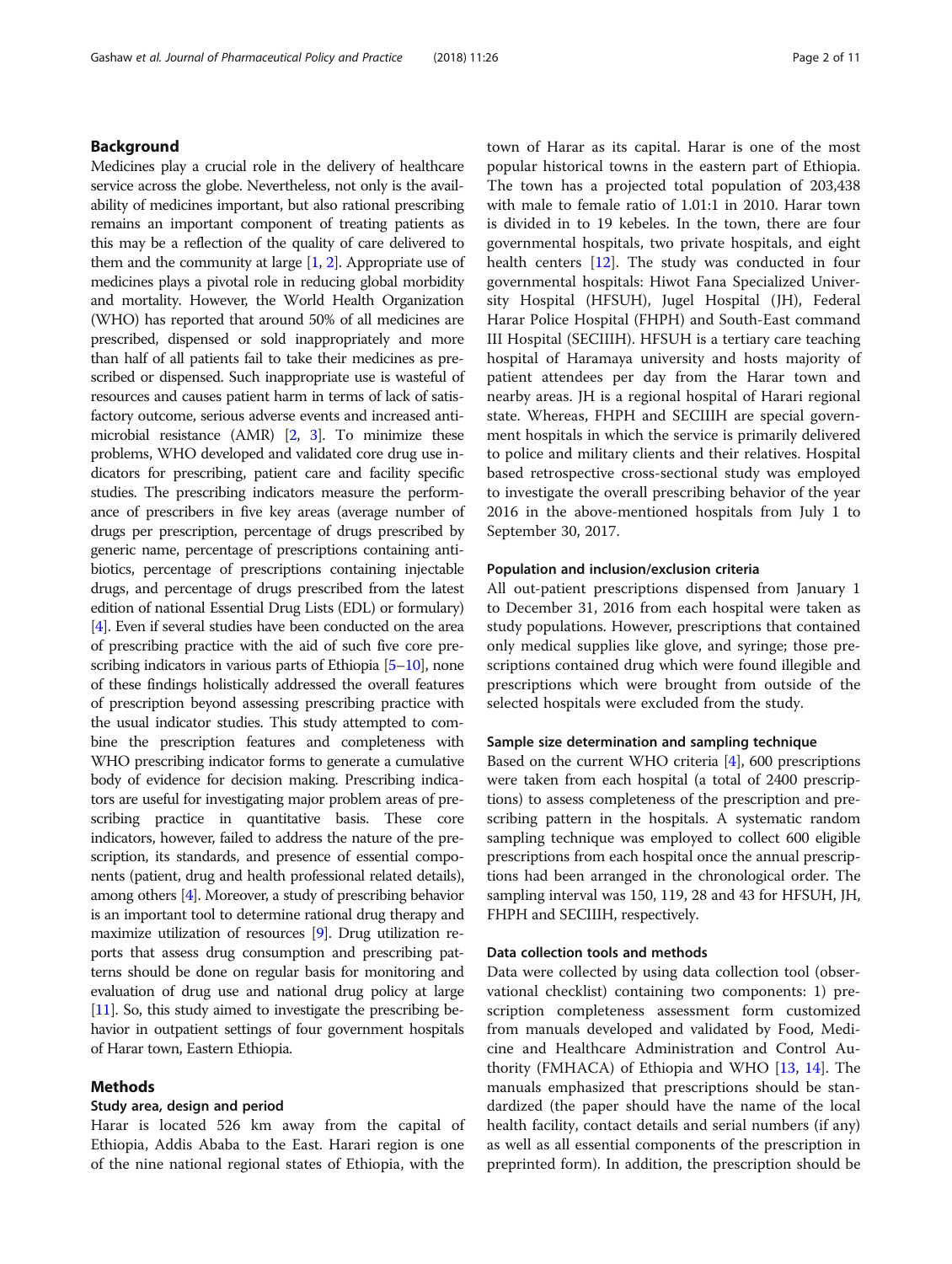considered complete if it contains patient, drug and prescriber and dispenser related directions prepared in preprinted form and with sufficient space for hand filling. 2) prescribing indicator form developed and validated by WHO for assessing prescribing practice at outpatient settings of health facilities [\[4](#page-9-0)]. The prescribing indicators include average number of drugs per prescription, percentage of drugs prescribed by generic name, percentage of prescribing encounters containing antibiotics, percentage of prescribing encounters containing injectable drugs, and percentage of drugs prescribed from the latest edition of national EDL or formulary. Data were collected retrospectively from individual prescription and filled in structured observational check list accordingly.

#### Data quality control

To ensure the data quality, data collectors (pharmacy technicians) and supervisors (pharmacists) were trained by the principal investigators for 3 days. The data collection tool was pretested at HFSUH (data not included in the actual study and solely used for amendment) and necessary modifications were undertaken in the tool. The principal investigators and supervisors underwent frequent checks on the data collection process to ensure the completeness and consistency of the collected data. Data were cleaned to remove inconsistencies and missing values on daily basis.

#### Data analysis and presentation

Data were entered to EPI-Data Version 3.1 and exported to and analyzed with Statistical Package for Social Sciences version 20.0 (IBM statistics, Armonk, NY, United States). Univariate analysis was employed to summarize the findings. Prescribing indicators were computed using the formula adopted by the WHO for prescribing indicators assessment  $[4, 15]$  $[4, 15]$  $[4, 15]$ . Finally, the data were evaluated against WHO standards and presented in tabular way.

### Result

#### Patient related information on a prescription

A total of 2400 prescriptions (600 from each hospital) were analyzed in the study. The analysis showed that standard prescriptions were used in HFSUH and FHPH at a prevalence of 555 (92.5%) and 599 (99.8%), respectively. Almost all prescriptions had a medical registration number in HFSUH ( $n = 598$ , 99.7%) and FHPH  $(n = 599, 99.8%)$  whereas lowest recording practice was observed in JH  $(n = 332, 55.3\%).$ The overall prevalence of registration number in prescription was found to be 2082(86.8%). Moreover, the examination of patient related information on the prescription revealed that name of the patient was

the most commonly recorded information  $(n = 2254,$ 93.9%) while weight and address of the patient were the least commonly recorded components obtained from 0.9 and 1.1% prescriptions, respectively (Table [1](#page-3-0)).

### Number of drugs and drug related information on prescriptions

As shown in Table [2](#page-3-0), a total of 5217 drugs were prescribed from 2400 prescriptions giving an average value of 2.17 (±0.39) drugs per prescription. The highest and the lowest number of drugs per encounter were observed at FHPH and HFSUH, respectively. Generally, large proportion of the prescriptions contained two drugs ( $n = 874$ , 36.4%) followed by a single drug ( $n =$ 733, 30.5%). Moreover, analysis of drug-regimen information indicated that the route and frequency of administration were the most commonly recorded components with a frequency of 4435 (85.0%) and 4270 (81.8%), respectively. In contrary, drugs prescribed with dose and dosage forms were found to be 1429 (27.4%) and 1708 (32.7%), respectively (Table [2\)](#page-3-0). The mean value of components of drug regimen per encounter showed that the frequency of drug administration had the highest value (mean = 1.85) whereas the dose of the drug had a value of 0.59 (Table [3\)](#page-4-0).

### Distribution of antimicrobials and antibacterial agents per encounter

Among the 2400 prescriptions reviewed, the magnitude of antimicrobial (s) and antibacterial (s) containing prescriptions were 1605(66.9%) and 1473(61.4%), respectively. Almost half of the prescriptions contained a single antimicrobial and/or antibacterial agent. From the 5217 drugs prescribed, 2082 (39.9%) were antimicrobial agents from which 1671 (80.25%) were antibacterial agents and the average values per encounter were found to be  $1.29(\pm 0.03)$  and  $1.13(\pm 0.08)$  for antimicrobial and antibacterial agents, respectively (Table [4](#page-4-0)).

### WHO core drug use indicators

The evaluation of prescribing practice using WHO core prescribing indicators revealed that the percentage of encounters with injection (s) and antimicrobial (s) prescribed were 636 (26.5%) and 1605 (66.9), respectively. The percentage of drugs prescribed with generic name and EDL of Ethiopia were 4644(89.01%) and 4613 (88.42%), respectively (Table [5](#page-5-0)).

### Health professional related information

From all prescriptions included in the study, 2133 (88.9%) prescriptions contained the signature of the prescriber and 1083(45.1%) contained the prescriber name. Dispenser related information was found very low with the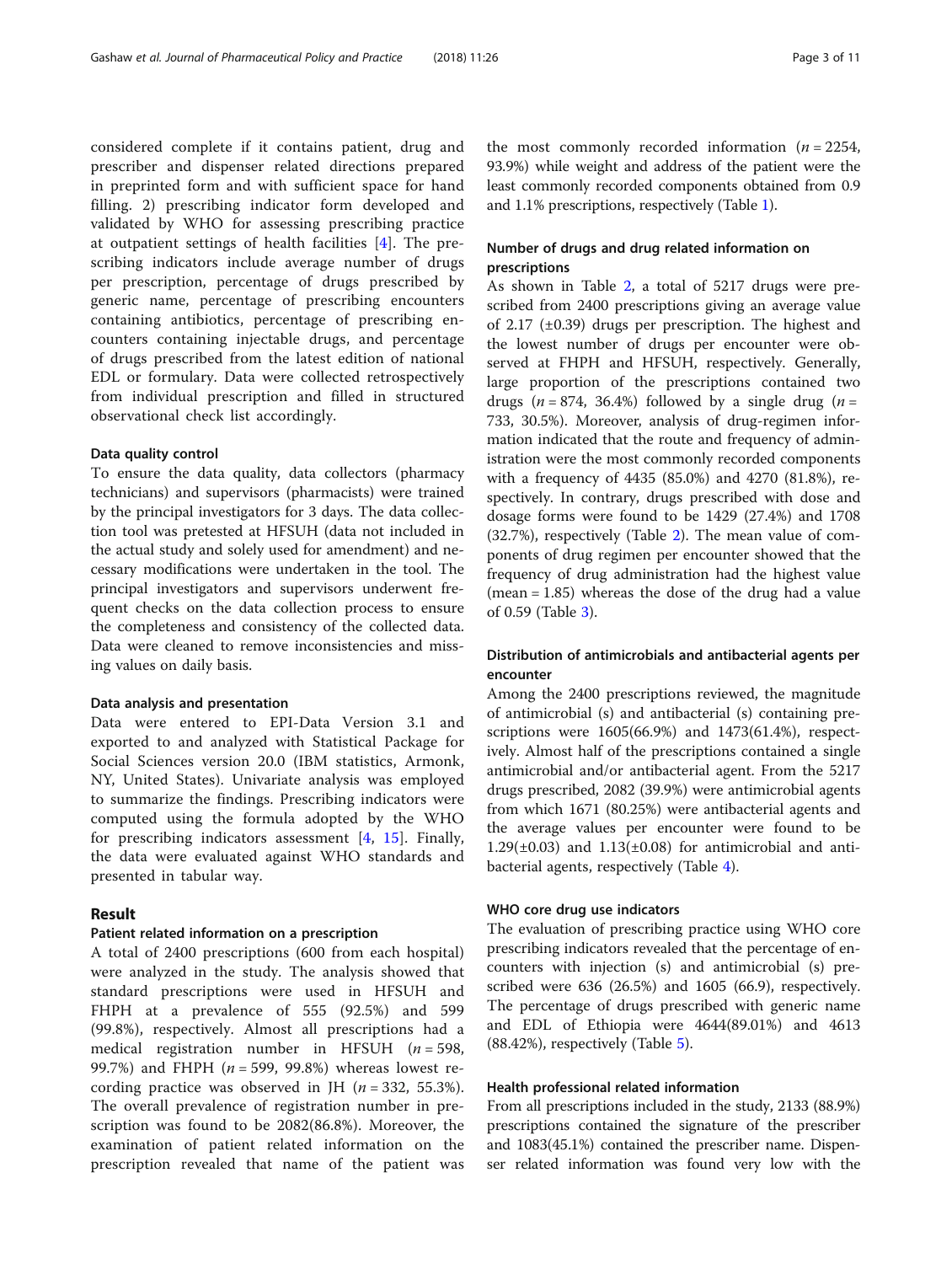| Patient related information  | HFSUH $(n = 600)$ | FHPH $(n = 600)$ | JH $(n = 600)$ | SECIIIH $(n = 600)$ | Total (2400) |
|------------------------------|-------------------|------------------|----------------|---------------------|--------------|
| Use of standard prescription | 555 (92.5)        | 599 (99.8)       | O(0)           | O(0)                | 1154(48.1)   |
| Medical registration number  | 598 (99.7)        | 599 (99.8)       | 332(55.3)      | 553(92.2)           | 2082(86.8)   |
| Date of prescription         | 367 (61.2)        | 497(82.8)        | 497(82.8)      | 590(98.3)           | 1951(81.3)   |
| Name of patient              | 599 (99.8)        | 600 (100.0)      | 577(96.2)      | 478(79.7)           | 2254(93.9)   |
| Age                          | 527 (87.8)        | 117 (19.5)       | 343(57.2)      | 58(9.7)             | 1045(43.5)   |
| Weight                       | 18 (3.0)          | 3(0.5)           | 2(0.3)         | O(0)                | 23(0.9)      |
| Sex                          | 522 (87.0)        | 206 (34.4)       | 357(59.5)      | 32(5.3)             | 1117(46.5)   |
| Patient Address              | 18 (3.0)          | 7(1.2)           | 2(0.3)         | O(0)                | 27(1.1)      |
| Diagnosis                    | 236 (39.3)        | 20(3.3)          | 26(4.3)        | O(0)                | 282(11.8)    |

<span id="page-3-0"></span>Table 1 Patient related information in prescriptions dispensed from Jan - Dec 2016 at four governmental hospitals of Harar town (n  $= 2400$ 

Abbreviations: HFSUH Hiwot Fana Specialized University Hospital, FHPH Federal Harar Police Hospital, JH Jugel Hospital, SECIIIH Southeast command III Hospital

prevalence being 94 (3.9%) and 152 (6.3%) prescriptions for dispensers' name and signature, respectively (Table [6](#page-5-0)).

### Frequently prescribed drugs

From all drugs  $(n = 5217)$  prescribed, the most commonly prescribed classes of drugs were antimicrobial agents  $(n = 2036, 39.2%)$  followed by analgesics and anti-inflammatory agents ( $n = 1548$ , 29.67%) and gastrointestinal agents ( $n = 555$ , 10.64%). Looking at the individual drugs, amoxicillin ( $n = 497, 24.41\%$ ), diclofenac (n  $= 594, 38.37$  and omeprazole (*n* = 206, 37.11%) were the top prescribed drugs under antimicrobials, analgesics and anti-inflammatory drugs and gastrointestinal agents, respectively (Table [7](#page-6-0)).

### Discussion

In this study, a total of 2400 prescribing encounters were reviewed from four government hospitals (600 prescriptions for each hospital). Compared to previous studies, this study tried to holistically address the prescribing behavior with better sample size and annual coverage of prescriptions in the four government hospitals of Harar town. In the review process, the general feature of prescriptions and its completeness was assessed. The prescribing practice was evaluated against the WHO

Table 2 Drug related information on prescriptions dispensed from Jan 1 - Dec 31, 2016 at four governmental hospitals of Harar town

| Drug related information                                      | Frequency (%) |              |              |                |                   |
|---------------------------------------------------------------|---------------|--------------|--------------|----------------|-------------------|
|                                                               | <b>HFSUH</b>  | <b>FHPH</b>  | JH           | <b>SECIIIH</b> | Overall           |
| Drugs per prescription ( $n =$ prescription in each hospital) | $(n = 600)$   | $(n = 600)$  | $(n = 600)$  | $(n = 600)$    | $(n = 2400)$      |
| One                                                           | 309 (51.5)    | 129 (21.5)   | 139 (23.2)   | 156 (26.0)     | 733 (30.5)        |
| Two                                                           | 201 (33.5)    | 169 (28.2)   | 209 (34.8)   | 295 (49.2)     | 874 (36.4)        |
| Three                                                         | 64 (10.7)     | 177 (29.5)   | 170 (28.3)   | 129(21.5)      | 540 (22.5)        |
| Four                                                          | 15(2.5)       | 76 (12.7)    | 61(10.2)     | 19(3.2)        | 171(7.1)          |
| Five                                                          | 9(1.5)        | 39(6.5)      | 17(2.8)      | 1(0.2)         | 66 (2.7)          |
| Six and above                                                 | 2(0.4)        | 10(1.7)      | 4(0.7)       | 0(0)           | 16(0.6)           |
| Average number of drugs per encounter                         | 1.70          | 2.60         | 2.37         | 2.02           | $2.17 (\pm 0.39)$ |
| Drug regimen related information ( $n =$ drugs per hospital)  | $(n = 1021)$  | $(n = 1560)$ | $(n = 1422)$ | $(n = 1214)$   | $(n = 5217)$      |
| Dose                                                          | 317 (31.04)   | 502 (32.18)  | 234 (16.5)   | 376 (30.9)     | 1429 (27.4)       |
| Strength                                                      | 661 (64.74)   | 1039 (66.60) | 1161 (81.6)  | 1036 (85.3)    | 3897 (74.7)       |
| Dosage Form                                                   | 153 (14.99)   | 302 (19.36)  | 169 (11.9)   | 1084 (89.3)    | 1708 (32.7)       |
| Route                                                         | 816 (79.92)   | 1098 (70.38) | 1208 (84.9)  | 1148 (94.6)    | 4270 (81.8)       |
| Frequency                                                     | 716 (70.13)   | 1414 (90.64) | 1171 (82.3)  | 1134 (93.4)    | 4435 (85.0)       |
| Duration                                                      | 478 (46.82)   | 409 (26.21)  | 981 (68.9)   | 868 (71.5)     | 2736 (52.4)       |
| Quantity                                                      | 474 (46.43)   | 1087 (69.68) | 515 (36.3)   | 1130 (93.1)    | 3206 (61.5)       |

Abbreviations HFSUH Hiwot Fana Specialized University Hospital, FHPH Federal Harar Police Hospital, JH Jugel Hospital, SECIIIH Southeast command III Hospital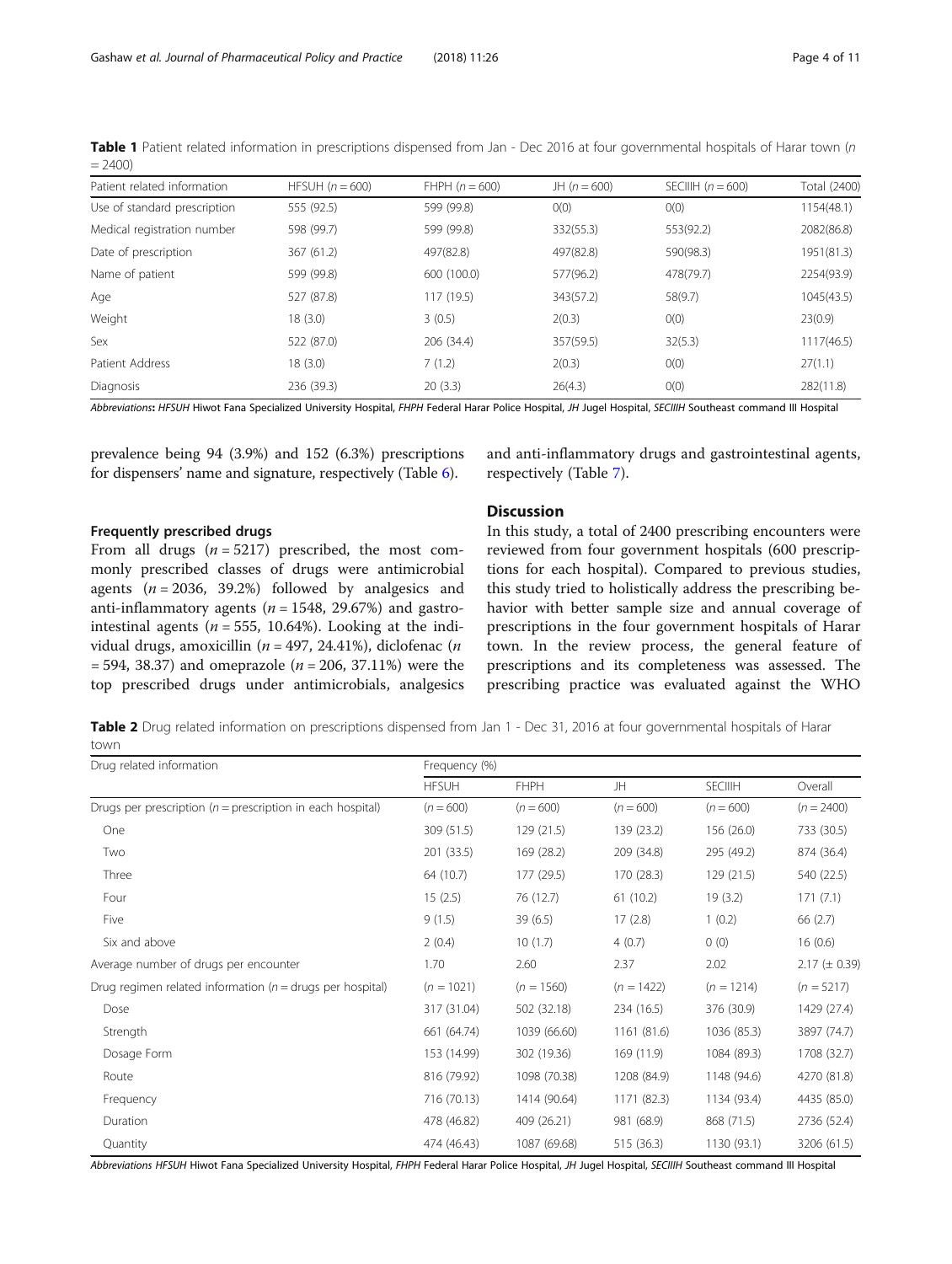| Components  | Mean value        |                  |                |                     |                      |
|-------------|-------------------|------------------|----------------|---------------------|----------------------|
|             | HFSUH $(n = 600)$ | FHPH $(n = 600)$ | JH $(n = 600)$ | SECIIIH $(n = 600)$ | Overall $(n = 2400)$ |
| Dose        | 0.53              | 0.84             | 0.39           | 0.63                | 0.59                 |
| Strength    | 1.10              | 1.73             | 1.91           | 1.73                | 1.62                 |
| Dosage Form | 0.26              | 0.50             | 0.28           | 1.81                | 0.71                 |
| Route       | 1.36              | 1.84             | 2.01           | 1.75                | 1.78                 |
| Frequency   | 1.19              | 2.36             | 1.95           | 1.89                | 1.85                 |
| Duration    | 0.80              | 0.84             | .64            | 1.45                | 1.14                 |
| Quantity    | 0.79              | 1.81             | 0.86           | 1.88                | 1.34                 |

<span id="page-4-0"></span>Table 3 Mean-value of components of drug regimen per prescribing encounter dispensed from Jan 1-Dec 31, 2016

Abbreviations: HFSUH Hiwot Fana Specialized University Hospital, FHPH Federal Harar Police Hospital, JH Jugel Hospital, SECIIIH Southeast command III Hospital

standard [\[4](#page-9-0)]. Rational prescribing can have significant impact on the drug utilization process. Prescribers have become using substandard prescription papers and have also been practicing the standard format in the wrong way. Missing the drug regimens including the dosage, and duration of therapy might have contributed for emergence of drug resistance, toxicological issues, and poor treatment outcomes, among others [\[16](#page-9-0)]. Such baseline survey can be taken as a good input for designing and implementation of interventional studies. Most interventions undertaken to combat inappropriate use of medicines have been educational in nature, have had a relatively small impact and have not taken into account the determinants of behavior. A combination of interventions, involving managerial as well as educational components, appears to be more effective than a single intervention [[3\]](#page-9-0).

Regarding the general feature of prescription and its completeness, only HFSUH and FHPH were using standard prescriptions with nearly 100% practice observed in FHPH. However, JH and SECIIIH didn't use standard prescriptions at all. Instead, they were using a piece of paper printed somewhere else and without containing essential components in the preprinted form.

Such act of negligence observed throughout the review period is a good indication of how much irrational prescribing has becoming a huge concern. Almost all prescriptions had a medical registration number in HFSUH and FHPH whereas lowest recording practice was observed in JH. It is imperative that all prescription papers, irrespective of its content and form, would have contained the name of a patient to whom the drug was prescribed. Oddly enough, patient name was recorded in 79.7% prescription indicating the absence of this essential component in one out of five prescriptions in SECIIIH. Missing the name of the patient might create a room for the dispensers to issue the drug (s) without adequate counseling and even to the wrong patient. Even if the importance is not that much profound, the overall recording practice of the weight of patients was less than 1%. Considering drug therapy in pediatric patients, age and weight are among the essential components for ease of calculating dosage and correcting regimen errors [[17](#page-9-0), [18\]](#page-9-0). Nearly one-tenth of prescriptions contained diagnosis with the lowest (zero) value observed in SECIIIH. Recording diagnosis not only shows the transparency and confidence of the prescriber but also guides the dispenser and the patients about the disease condition being

Table 4 Distribution of antimicrobials and antibacterial agents per encounter in prescriptions dispensed from Jan 1 - Dec 31 2016 at four governmental hospitals of Harar town

| No. per encounter          | HFSUH $(n = 600)$ |            | FHPH $(n = 600)$ |            | JH $(n = 600)$ |            | SECIIIH $(n = 600)$ |            | Overall $(n = 2400)$ |                   |
|----------------------------|-------------------|------------|------------------|------------|----------------|------------|---------------------|------------|----------------------|-------------------|
|                            | AMA               | ABA        | AMA              | ABA        | AMA            | ABA        | AMA                 | ABA        | AMA                  | ABA               |
| One                        | 267 (44.5)        | 292 (43.5) | 300 (50.0)       | 319 (53.2) | 274 (35.7)     | 303 (50.5) | 390 (65.0)          | 374 (62.3) | 1231<br>(51.29)      | 1288 (53.67)      |
| Two                        | 85 (14.2)         | 46(7.7)    | 96(16.0)         | 61(10.2)   | 97 (16.2)      | 50(8.3)    | 55 (9.2)            | 17(2.8)    | 333 (13.87)          | 174 (7.25)        |
| Three                      | 10(1.7)           | 1(0.2)     | 11(1.8)          | 3(0.5)     | 13 (2.2)       | 6(1)       | 1(0.2)              | 0(0.0)     | 35 (1.45)            | 10(0.41)          |
| Four                       | (0.2)             | 0(0.0)     | 2(0.3)           | 0(0.0)     | 2(0.3)         | 0(0.0)     | 0(0.0)              | 0(0.0)     | 5                    | $\circ$           |
| Five                       | 0(0.0)            | 0(0.0)     | 1(0.2)           | 1(0.2)     | O(0.0)         | 0(0.0)     | 0(0.0)              | 0(0.0)     |                      |                   |
| Total Rx <sup>a</sup>      | 363               | 339        | 410              | 384        | 386            | 359        | 446                 | 391        | 1605 (66.9%)         | 1473 (61.4%)      |
| Total drugs                | 471               | 387        | 538              | 455        | 515            | 421        | 558                 | 408        | 2082                 | 1671              |
| Average drug per encounter | 1.30              | 1.14       | 1.31             | 1.18       | 1.33           | 1.17       | 1.25                | 1.04       | $1.29 \ (\pm 0.03)$  | 1.13 $(\pm 0.08)$ |

Abbreviations AMA antimicrobial agent, ABA antibacterial agent, HFSUH Hiwot Fana Specialized University Hospital, FHPH Federal Harar Police Hospital, JH Jugel Hospital, SECIIIH Southeast command III Hospital

Prescriptions containing antimicrobial and/or antibacterial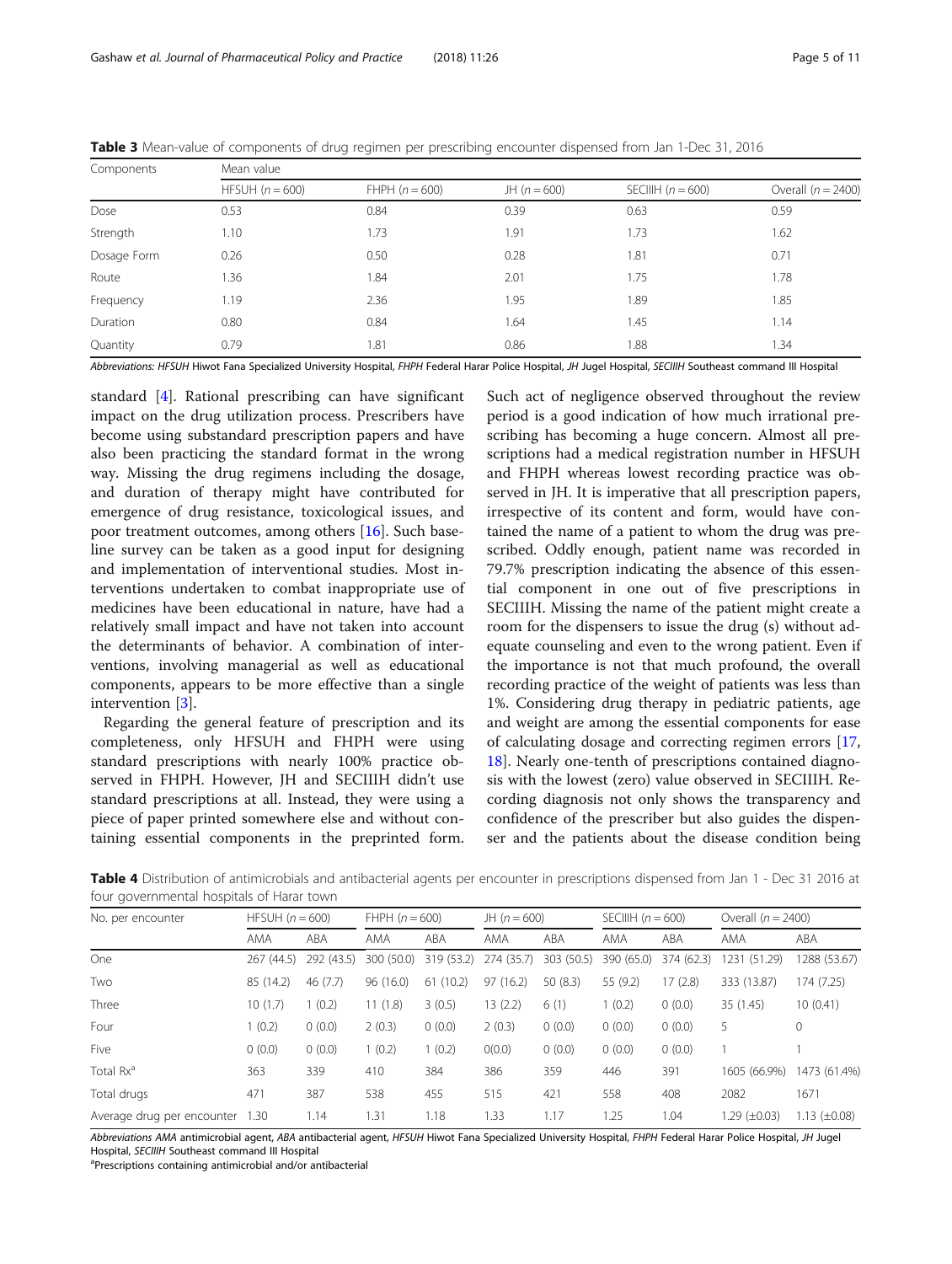<span id="page-5-0"></span>Table 5 WHO core prescribing indicators in four governmental hospitals of Harar town from Jan 1 – Dec 31, 2016

| WHO core prescribing indicators                                            | <b>HFSUH</b> | <b>FHPH</b>  | JH           | <b>SECIIIH</b> | Total        | WHO standard                    |
|----------------------------------------------------------------------------|--------------|--------------|--------------|----------------|--------------|---------------------------------|
| Encounters with injection(s) prescribed<br>$(n = 600)$                     | 262 (43.67)  | 123 (20.5)   | 219 (36.5)   | 32(5.3)        | 636 (26.5)   | $< 25\% (13.4 - 24.1\%)$        |
| Encounters with antimicrobial (s) prescribed<br>$(n = 600)$                | 363 (60.5)   | 410 (68.33)  | 386 (64.33)  | 446 (74.3)     | 1605 (66.9). | $<$ 30% $^{\circ}$ (20.0-26.8%) |
| Encounters with antibacterial (s) prescribed<br>$(n = 600)$                | 339 (56.5)   | 384 (64.0)   | 359 (59.8)   | 391 (65.2)     | 1473 (61.4)  | $\qquad \qquad -$               |
| Percentage of drugs with generic name<br>$(n = total)$ drugs per hospital) | 960 (94.02)  | 1350 (86.53) | 1260 (88.60) | 1074(88.46)    | 4644 (89.01) | 100%                            |
| Percentage of drugs from EDL<br>$(n = total$ drugs per hospital)           | 960 (94.02)  | 1352 (86.67) | 1103 (77.57) | 1198 (98.68)   | 4613 (88.42) | 100%                            |

Abbreviations: HFSUH Hiwot Fana Specialized University Hospital, FHPH Federal Harar Police Hospital, JH Jugel Hospital, SECIIIH Southeast command III Hospital <sup>a</sup>indicates the maximum acceptable value in tropical countries where infectious diseases are highly prevailing

treated. Moreover, such poor recording practice might open a way for extravagant and overprescribing without justifiable reason  $[13, 14]$  $[13, 14]$  $[13, 14]$  $[13, 14]$ . This and related gaps might create loss of trust and confidence among healthcare providers and patients in the healthcare system at large.

In contrary to our findings, Alkot et al. reported better results indicating the presence of name and age of the patients in all prescriptions and omission of diagnosis in only 1.56% of prescriptions [\[18](#page-9-0)]. In concordant with our findings, Admassie et al. indicated that the address of the patient and diagnosis were omitted in 97.29 and 99.99% prescriptions, respectively. Besides, patients' age, sex and card number were only written in 86.64, 67.93 and 73.54% prescriptions, respectively [\[10\]](#page-9-0).

Coming to drug related information, 5217 drugs were prescribed from all prescribing encounters reviewed. The average number of drugs per encounter was found to be 2.17(±0.39). Generally, larger proportion of prescription contained two drugs. Looking at the components of drug regimen, the most and least commonly recorded components were frequency and dose, respectively. Similarly, the mean value of frequency and dose per prescribing encounter were found to be 1.85 and 0.59, respectively. Almost similar behavior was observed across hospitals in recording the dose of medications. Even if dose should have been written in simple terms such as one tablet, two capsules, two teaspoons and the like, we had observed a significant mix up of strengths and doses and/or omitting or replacing doses with the strength of drugs. This might be partly ascribed to act of negligence or else lack of trainings on good prescribing practice. Overall, route of administration was the second most commonly recorded component of drug regimen. Nearly half of the drugs were prescribed without specified duration with poorest practice seen in FHPH. However, this hospital compensated such gap by having better record of total quantity of drugs for ease dispensing and inspection. In contrary to our finding, Alkot et al. reported that the dose and duration of therapy were missed only in 1.01 and 14.9% prescriptions, respectively [[18\]](#page-9-0). Missing the duration of therapy might have resulted profound health realted problems including AMR, treatment failure and toxicological issues [\[4](#page-9-0), [15](#page-9-0), [19,](#page-9-0) [20](#page-9-0)]. The average number of drugs per encounter falls outside of the upper boundary of WHO standard which mandates the average value to be less than or equal to two (ideally, 1.6–1.8) in outpatient settings [[4,](#page-9-0) [21](#page-9-0)].The average value was obtained low in HFSUH as it is a tertiary care teaching hospital of Haramaya University and hence limited number of drugs might be expected per prescription. The overall practice was not actually far from the WHO cut-off point and may be appreciated considering the context of developing countries like Ethiopia where healthcare delivery has become often erratic and empirical. The finding is also better than previous studies conducted in different settings within

Table 6 Healthcare professional's information in prescriptions dispensed from Jan 1 - Dec 31 2016 at four governmental hospitals of Harar town

| Health professional related information | <b>HESUH</b><br>$(n = 600)$ | <b>FHPH</b><br>$(n = 600)$ | JH<br>$(n = 600)$ | <b>SECIIIH</b><br>$(n = 600)$ | Total<br>$(n = 2400)$ |
|-----------------------------------------|-----------------------------|----------------------------|-------------------|-------------------------------|-----------------------|
| Prescriber name                         | 360 (60.0)                  | 327 (54.5)                 | 171(28.5)         | 225(37.5)                     | 1083(45.1)            |
| Prescriber signature                    | 582 (97.0)                  | 586 (97.7)                 | 396(66.0)         | 569(94.8)                     | 2133(88.9)            |
| Dispenser name                          | 86 (14.3)                   | 0(0.0)                     | 1(0.2)            | 7(1.2)                        | 94(3.9)               |
| Dispensers signature                    | 146 (24.3)                  | (0.2)                      | 1(0.2)            | 4(0.7)                        | 152(6.3)              |

Abbreviations: HFSUH Hiwot Fana Specialized University Hospital, FHPH Federal Harar Police Hospital, JH Jugel Hospital, SECIIIH Southeast command III Hospital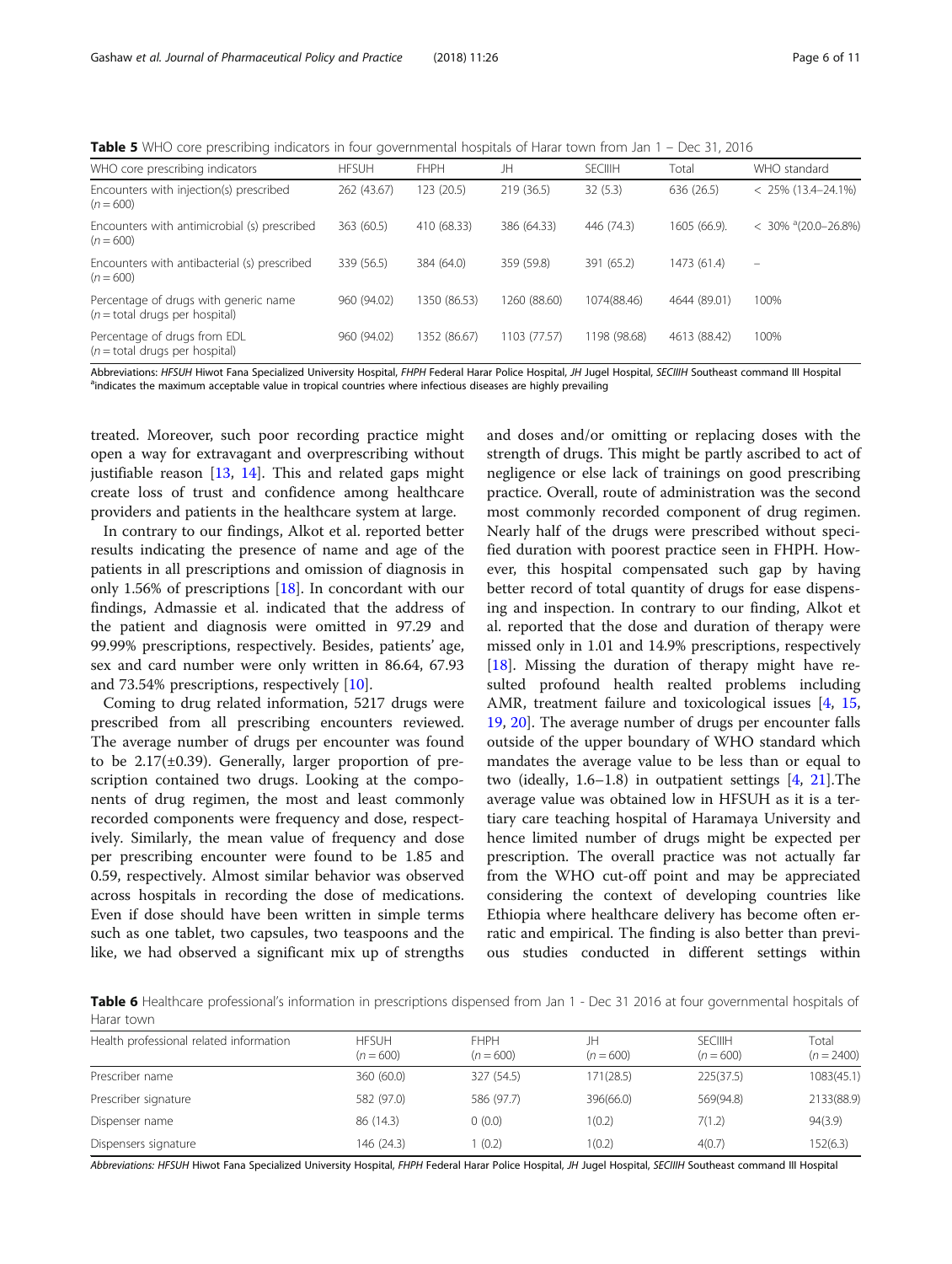| Top drug classes             | N (%)        | Top three drugs per class | N (%)       |
|------------------------------|--------------|---------------------------|-------------|
| Antimicrobial agents         | 2036 (39.02) | Amoxicillin               | 497 (24.41) |
|                              |              | Ciprofloxacin             | 276 (13.56) |
|                              |              | Metronidazole             | 202 (9.92)  |
| Analgesics                   | 1548 (29.67) | Diclofenac                | 594 (38.37) |
|                              |              | Paracetamol               | 388 (25.06) |
|                              |              | Tramadol                  | 239 (15.44) |
| Gastrointestinal drugs       | 555 (10.64)  | Omeprazole                | 206 (37.11) |
|                              |              | Cimetidine                | 115 (20.72) |
|                              |              | Plasil                    | 104 (18.74) |
| Cardiovascular drugs         | 260 (4.98)   | Furosemide                | 62 (23.85)  |
|                              |              | Nifedipine                | 56 (21.54)  |
|                              |              | Spironolactone            | 26 (10.0)   |
| Vitamins & Minerals          | 253 (4.85)   | Multivitamin              | 84 (33.20)  |
|                              |              | Pyridoxine                | 28 (11.06)  |
|                              |              | Vitamin B complex         | 21 (8.30)   |
| Antihistamines               | 200 (3.83)   | Chlorpheniramine          | 104 (52.0)  |
|                              |              | Almetamin                 | 52 (26.0)   |
|                              |              | Diphenhydramine           | 10(5.0)     |
| Respiratory drugs            | 122 (2.33)   | Salbutamol                | 58 (47.54)  |
|                              |              | Cough syrup               | 49 (40.16)  |
|                              |              | Theophydrine              | 9(7.38)     |
| Antidiabetic agents          | 119 (2.28)   | Glibenclamide             | 45 (37.82)  |
|                              |              | Metformin                 | 40 (33.61)  |
|                              |              | Insulin                   | 25(21.0)    |
| Central nervous system drugs | 86 (1.65)    | Amitriptyline             | 33 (38.37)  |
|                              |              | Fluoxetine                | 17 (19.77)  |
|                              |              | Chlorpromazine            | 14 (16.28)  |
| Others                       | 38 (0.73)    |                           |             |
| Total drugs                  | 5217 (100)   |                           |             |

<span id="page-6-0"></span>Table 7 Common pharmacological classes of drugs prescribed and top three individual drugs per class in prescriptions dispensed from Jan 1-Dec 31, 2016

Ethiopia and abroad  $[18, 22-31]$  $[18, 22-31]$  $[18, 22-31]$  $[18, 22-31]$  $[18, 22-31]$ . However, lower average numbers of drugs per encounter (1.8, 1.9, 2.1, 1.9, 1.76 and 1.84) was reported from different settings [[5,](#page-9-0) [6,](#page-9-0) [8,](#page-9-0) [10](#page-9-0), [32](#page-9-0), [33\]](#page-9-0). Two decades review report of 104 countries (in all WHO regions) indicated that average number of drugs prescribed per patient increased from 2.1 to 2.8 from 1900 to 2009 [\[34\]](#page-9-0). High average value can be associated with adverse consequences including drug-drug interactions, adverse drug reactions, and wastage of resources for the patient and healthcare system. Evidence based- and/or definitive therapy is mandatory to reduce the burden of drugs prescribed for the patient at a time [\[2\]](#page-9-0).

Among the core prescribing indicators, WHO gives special emphasis for antimicrobials and injection prescribing practice as they have been mostly utilized but commonly misused class of drugs [\[4](#page-9-0), [21](#page-9-0)]. In this study, the percentage of encounters with antimicrobial (s) and antibacterial (s) prescribed were found to be 66.9% (60.5% in HFSUH to 74.3% in SECIIIH) and 61.4% (56.5% in HFSUH to 65.2% in SECIIIH), respectively. This study revealed that the prevalence of antimicrobial containing prescription was more in police and military hospitals than the public hospitals (JH and HFSUH) had. These special government hospitals might have empirically prescribed antimicrobials without sufficient clinical evidence or the competency and experience of the prescribers might have also contributed for such difference. Apart from this, what makes all hospital in common is that there is no both culture and antimicrobial susceptibility (antibiogram) testing. Antimicrobial prescribing is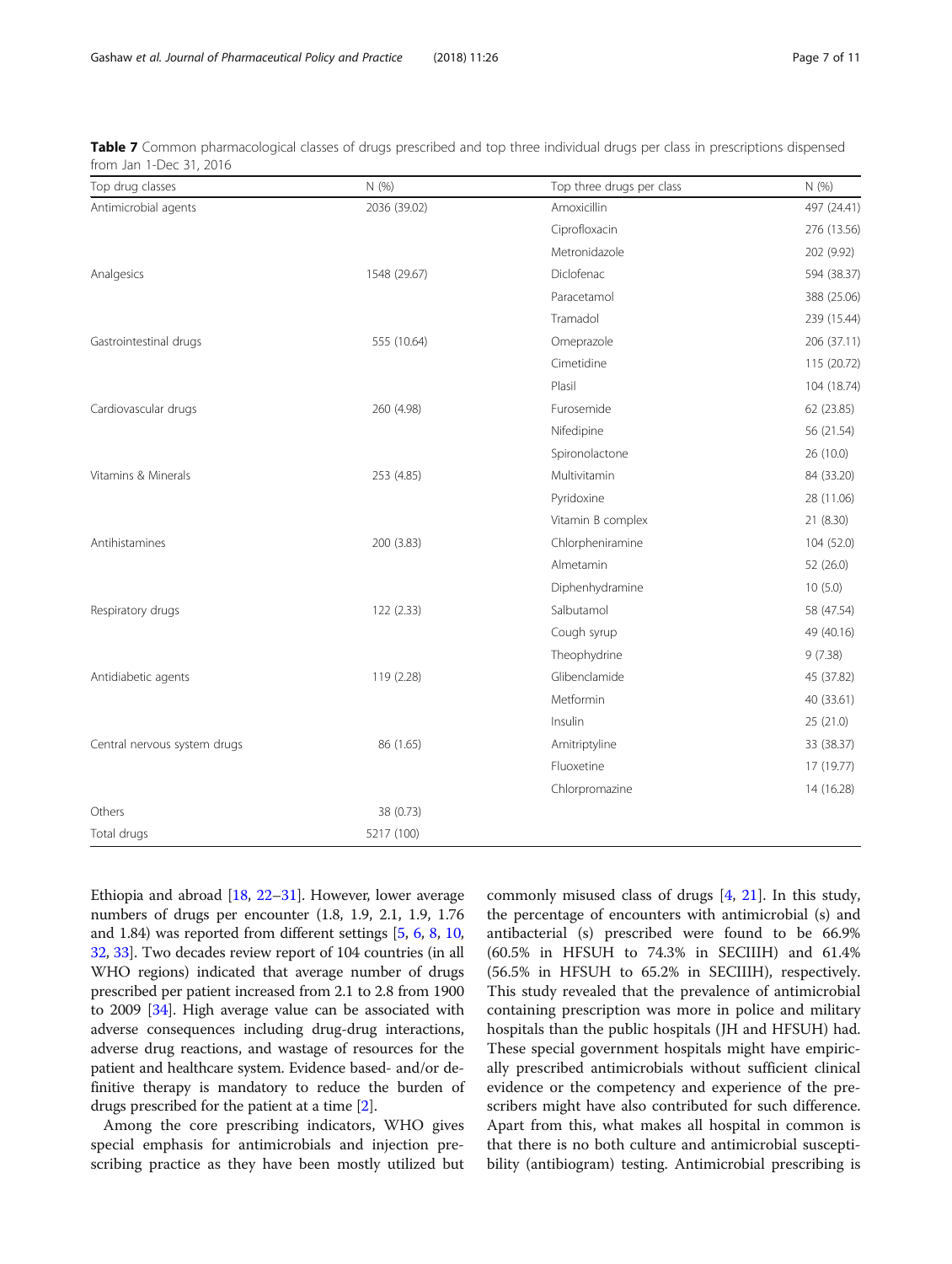solely based on clinical not microbiological evidence. Moreover, the highest number of antibacterial agents (per prescription) was observed in FHPH (1.18). For countries like Ethiopia where the infectious diseases are considered highly prevalent, prescribing antibiotics has become a prevailing practice. WHO set a maximum cut-off point on percent encounter of antibiotics in the outpatient settings of such countries (30%; ideal range, 20–26.8%) [[4\]](#page-9-0). Our finding is more than twice the upper limit of WHO standard. Values that are lower than the present finding were reported from various healthcare settings including 30.3 and 24.27% in Indian tertiary-care hospitals [\[23](#page-9-0), [31](#page-9-0)], 52.8% in Dessie referral hospital [[5\]](#page-9-0), 28.1% in Nigerian army hospital [[35](#page-9-0)], 52.% in Bahawal Victoria hospital, Pakistan [\[26](#page-9-0)], and 29.14% in Gondar University referral hospital [\[10](#page-9-0)]. In contrary, even more deviation were presented from several studies such as 70.6% in Bule Hora hospital, southern Ethiopia, [[22\]](#page-9-0) and 78% in tertiary-care hospital of Bangladesh [\[25](#page-9-0)]. Summoro et al. also reported that the percent encounters with antibiotics ranged from 46.7 to 85% in four hospitals of southern Ethiopia [[9](#page-9-0)]. In broader sense, Holloway et al. reported the pecenatge of patients receiving antibiotics had increased from 45 to 54% in drug utilization review of 104 countries included from all WHO regions [\[34](#page-9-0)]. Empirical use of antimicrobial agents has come with emergence of AMR in several healthcare settings [[4,](#page-9-0) [15\]](#page-9-0). If the current practice continues without any intervention, we are running to a post-antibiotic era where all the current antimicrobial agents will become historical. WHO (2014) report on global surveillance of AMR indicated that AMR is no longer a prediction for the future; it is an event happening right now, across the world, and is putting at risk the ability to treat common infections. Legitimate and responsible use of antimicrobials is, therefore, necessary to prevent selection of AMR and to minimize unnecessary wastage of scarce resource in developing countries [[15,](#page-9-0) [19](#page-9-0), [20](#page-9-0), [36,](#page-10-0) [37\]](#page-10-0). It is imperative that antimicrobial stewardship programs should be established to preserve the existing antimicrobials and to contain AMR.

Concerning the injection practice, nearly one-fourth (26.5%) of prescribing encounters had at least one injectable with the highest (43.67%) and lowest (5.3%) values recorded in HFSUH and SECIIIH, respectively. In outpatient settings, WHO limits the prevalence of prescribing encounters with injectables to be less than 25% (ideal range, 13.4–24.1%) [[4\]](#page-9-0). Injection prescribing practices of HFSUH (43.67%) and JH (36.5%) were too far from the upper limit of WHO standard. This might be related to the public nature of these hospitals (patients irrespective of their socio-demographic status could come to these settings unlike police and military hospitals) and the hence the injection demand was found higher. In addition, patient attendees who visited these hospitals might come with severe illness and/or complications to which injections were a primary choice. The overall injection practice is higher than previous studies conducted in Ethiopian healthcare settings and abroad [[18,](#page-9-0) [22,](#page-9-0) [23](#page-9-0), [27,](#page-9-0) [30,](#page-9-0) [31](#page-9-0)]. Comparable injection practices were also reported in different settings as 31% in Dilchora Referral Hospital (DRH) [\[5](#page-9-0)], 28.3% in selected hospitals of west Ethiopia [[6\]](#page-9-0), 38.1% in Hawassa university teaching and referral hospital [\[8](#page-9-0)], and 28.5% in Gondar university teaching and referral hospital [[10](#page-9-0)]. In developing countries, up to 56% of primary care patients received injections. From this, over 90% injections deemed medically unnecessary. Globally, 15 billion injections were given to patients, but half of these injections were not sterilized, which might result in the transmission of potentially infectious diseases. Potential infections attributable to unsafe injection are hepatitis B (33%), hepatitis C (42%), and HIV (2%) [[38,](#page-10-0) [39\]](#page-10-0). Frequent and impropriate use of injections might be attributable to psychological dependence of both patients and healthcare professionals. Despite the presence of safer, cheaper and more convenient oral alternatives, patients may preferably seek injections for treating their healthcare conditions assuming that injections are more effective than any other agents. Indeed, injections are important formulations in certain clinical conditions including emergency situations, and when other alternatives are not feasible. However, they are not without potential limitations. Frequent use of injections can result in physiological and psychological pain during injection; risk of transmission of potentially infectious biohazards and wastage of resources, among others [\[4](#page-9-0)].

In this study, the prevalence of drugs prescribed with generic name and from EDL of Ethiopia were 89.02% (86.53–94.02%) and 88.42% (77.56–94.02%), respectively. In this regard, the ideal WHO standard to which healthcare setting should achieve is 100% [\[4](#page-9-0)]. Even if the overall prescribing practice seems appreciable, there is a need to invest more efforts to meet the ideal targets of WHO. Being a tertiary care teaching hospital, HFSUH had a higher generic prescribing practice than the rest hospitals. In contrary to our findings, Prakash et al. reported that the percentage of drugs prescribed by generic name and from EDL were 0.5 and 53%, respectively [[23](#page-9-0)]. There was also 0.0% generic prescribing practice as reported from tertiary hospital of Bangladesh [[25](#page-9-0)]. This gap might be, in part, related to variation in the healthcare system, knowledge and experience of prescribers, healthcare policies and regulations (e.g. generic substitutions) and the sociodemographic indices of the countries. In concordant with the present finding, comparable generic prescribing practices were reported from different directions as 89.88% in tertiary hospital of rural India [\[31\]](#page-9-0), 93.9% in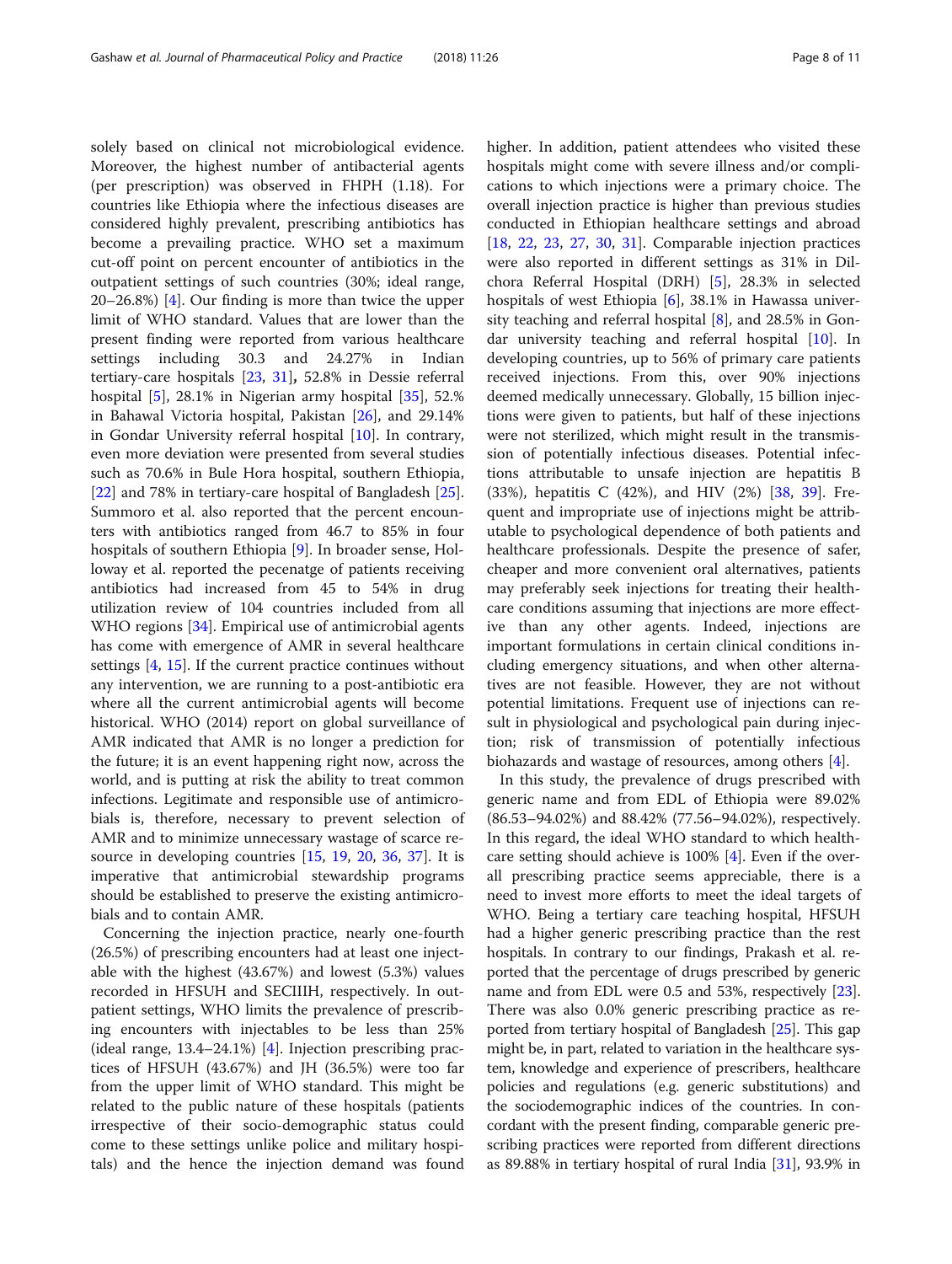DRH [\[5](#page-9-0)], and 90.61% in eastern Ethiopia [[27](#page-9-0)]. Better than the present practice were also reported from previous findings [\[7,](#page-9-0) [8](#page-9-0), [28](#page-9-0), [40](#page-10-0)]. Being generic version is one of the criteria of essential drugs selection. In low-income countries like Ethiopia where resources are often scarce, prescribing with generic name has a multitude of advantages: generic drugs are relatively affordable, accessible, and recallable compared to brand counterparts [\[4\]](#page-9-0). It also reduces the likelihood of perverse financial incentives among healthcare workers of private and public healthcare settings.

Regarding the percentage of drugs prescribed from EDL, the overall finding did not meet the ideal target set by WHO (100%) [\[4](#page-9-0)]. Closely related findings were reported in previous studies [\[7](#page-9-0), [8,](#page-9-0) [26,](#page-9-0) [28\]](#page-9-0). Prescribing from the EDL has several advantages. Essential drugs are the one that are selected by criteria including generic version, consideration of drugs of choice for the prevailing disease condition in the catchment area or country, cost-effectiveness ratio, quality, safety, risk-benefit aspect, and other pharmacokinetic considerations. Therefore, prescribing from EDL maximizes affordability and availability of drugs, reduces the possibility of drug interactions and adverse drug reactions and ultimately promotes patient therapeutic outcome [\[4](#page-9-0), [38,](#page-10-0) [39\]](#page-10-0). To this end, WHO essential medicines policies are associated with improved quality use of medicines, particularly in low income countries. Low income countries reporting implementation of such policies have showed much better medicine use [[41](#page-10-0)].

Concerning the healthcare professional's information, the prevalence of dispenser name or signature was found less than 10%. This practice can vividly show the act of negligence and avoidance of accountability for drug related problems. This poor recording practice might be attributable to high patient load per dispenser and lack of strict rules and regulations governing the prescribing practice.

Looking at the distribution of drug classes and individual agents, antimicrobial drugs were the most frequently prescribed classes of drugs followed by analgesics and gastrointestinal agents. This result is in line with the high prevalence of antimicrobial containing prescriptions in the indicator study. Besides, amoxicillin and ciprofloxacin were the top two drugs prescribed under antimicrobials. In concordant with the present findings, the most common categories of drugs, reported by Pathak et al., were antibiotics (24.64%) followed by anti-diabetic drugs (12.38%), analgesics (12.23%), and cardiovascular agents (11.82%) [[31\]](#page-9-0). Besides, the most commonly prescribed forms of antibiotics were amoxicillin (16.4%), ampicillin (15%), gentamicin (14.9%) and chloramphenicol (11 .6%) [[8\]](#page-9-0). Sisay et al also reported that the most common antibiotic prescribed was amoxicillin followed by ciprofloxacin [\[27](#page-9-0)].

### Strength and limitation

This study tried to address several aspects of prescription beyond the usual indicator studies. A data abstraction format included general features of prescription and its completeness form as well as WHO prescribing indicator form to generate sufficient data. However, this study was not without potential limitations. It is a retrospective cross-sectional study, and hence some degree of documentation gap might be expected. This is also a quantitative descriptive study which could not answer the underlying causes why this problem exists. It simply highlighted the major problem areas for further action.

### Conclusion

Generally, JH and SECIIIH were not using standard prescriptions and the overall prevalence of standard prescriptions was less than 50%. Nearly one in ten prescription papers had a written clinical condition (diagnosis) with nil recording practice in SECIIIH. The tendency of prescribing drugs with dose and dosage form was very poor. Overall, none of the core prescribing indicators was in line with the WHO standard. These and other related problems should be investigated in-depth to find out the underlying problems. As drug use is highly vexed, a multitude of strategies (educational, economic, managerial and regulatory) should be designed to reverse the existing trends of drug use pattern (prescribing pattern in particular) in low and middle-income countries like Ethiopia. Evidence-based and/or definitive therapy reduces the burden of antimicrobial drugs prescription thereby contains the emergence and spread of AMR; limits adverse drug reactions, and contraindications, and possibly avoids unnecessary direct and indirect healthcare costs.

#### Abbreviations

AMR: Antimicrobial Resistance; DRH: Dilchora Referral Hospital; EDL: Essential Drug List; FHPH: Federal Harar Police Hospital; FMHACA: Food Medicine and Healthcare Administration and Control Authority; HFSUH: Hiwot Fana Specialized University Hospital; JH: Jugel Hospital; SECIIIH: Southeast Command III Hospital; WHO: World Health Organization

#### Acknowledgments

Authors thank data collectors and staffs of all hospitals, without them this research would not be realized.

#### Ethical approval and consent to participate

The Ethical approval was obtained from Institutional Health Research Ethics Review Committee (IHRERC), College of Health and Medical Sciences, Haramaya University. Permission letters were also received from Harari regional health offices and respective hospital administrators (HFSUH, JH, FHPH and SECIIIH) to conduct this study. Voluntary, informed, written and signed consent was obtained from the administrator of each hospital. Since the study was conducted from secondary data (prescription records), informed consent was not sought from the patients or healthcare professionals. However, confidentiality of the prescribers, dispensers and patients information was maintained in such a way that the data abstraction format (checklist) was kept anonymous and data obtained from the hospitals was solely used for the purpose of the study.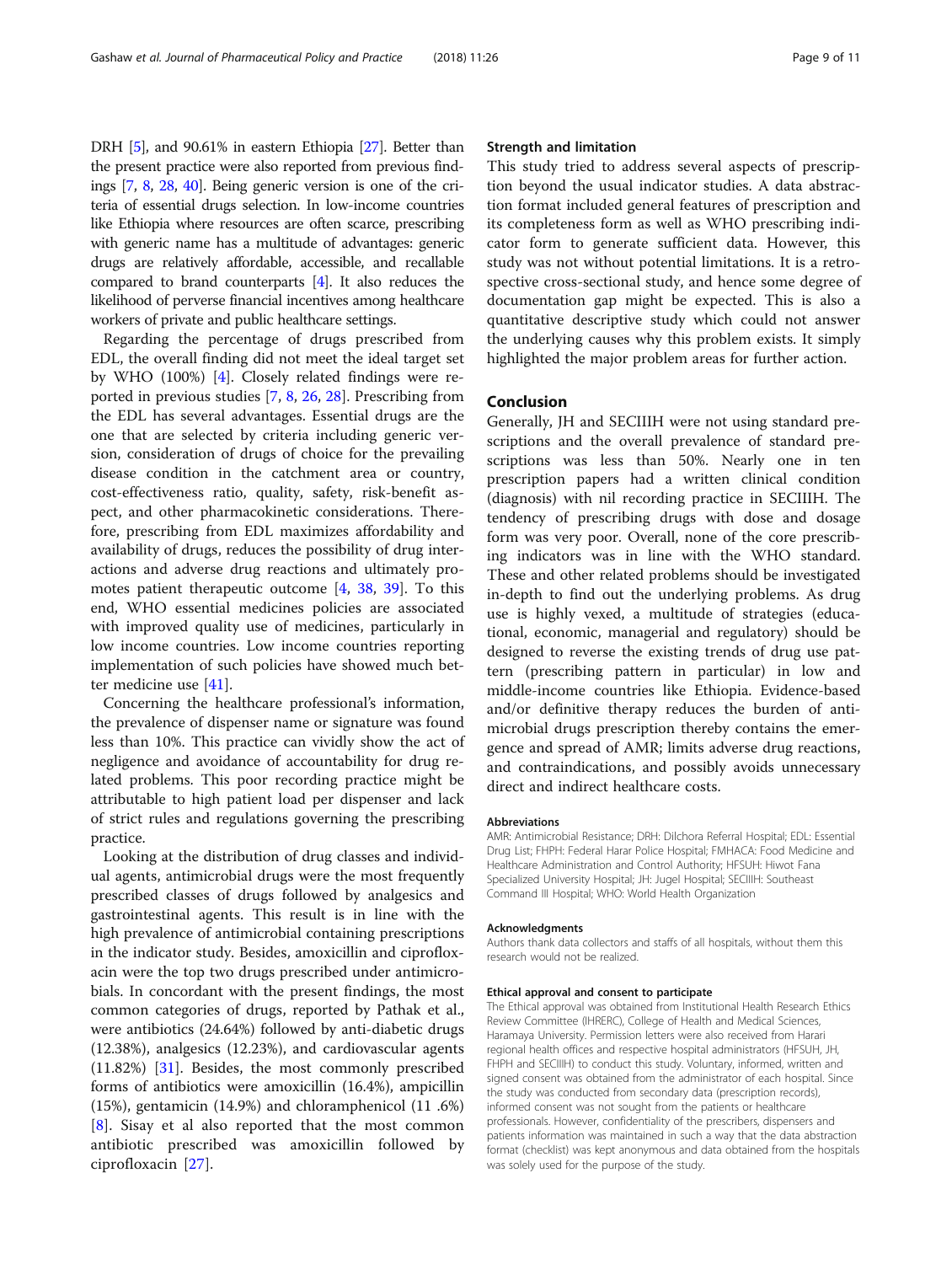### <span id="page-9-0"></span>Funding

Authors disclosed reception of financial support from Haramaya University for conducting this research work.

#### Availability of data and materials

All the data used for the study is contained within the manuscript.

#### Authors' contribution

MS, TG, GM and FA conceived the study and drafted the proposal. All authors had substantial contribution in the study design and development of data collection checklist. All authors were also involved in data acquisition, analysis, interpretation and write up. MS drafted the manuscript, critically revised it and prepared the final version for publication. All authors read and approved the final version of the manuscript.

#### Competing interest

The authors have declared that there is no competing interest.

#### Consent for publication

Not applicable.

#### Publisher's Note

Springer Nature remains neutral with regard to jurisdictional claims in published maps and institutional affiliations.

#### Author details

<sup>1</sup>Department of Pharmacology and Toxicology, School of Pharmacy, College of Health and Medical Sciences, Haramaya University, P.O. Box 235, Harar, Ethiopia. <sup>2</sup>Department of Pharmacy, College of Medicine and Health Sciences, Wollo University, Dessie, Ethiopia. <sup>3</sup>Department of Pharmacy Practice, School of Pharmacy, College of Health and Medical Sciences, Haramaya University, P.O. Box 235, Harar, Ethiopia.

### Received: 28 June 2018 Accepted: 20 September 2018 Published online: 15 October 2018

#### References

- 1. Ofori-Asenso R. A closer look at the World Health Organization's prescribing indicators. J Pharmacol Pharmacother. 2016;7(1):51.
- 2. Lu Y, Hernandez P, Abegunde D, Edejer T. The world medicines situation 2011. Geneva: Medicine expenditures World Health Organization; 2011.
- 3. Holloway KA. Combating inappropriate use of medicines. Expert Rev Clin Pharmacol. 2011;4(3):335–48.
- 4. WHO. How to investigate drug use in health facilities: selected drug use indicators. 1993. Available at: [http://apps.who.int/medicinedocs/en/d/](http://apps.who.int/medicinedocs/en/d/Js2289e/) [Js2289e/](http://apps.who.int/medicinedocs/en/d/Js2289e/). Accessed on 25 May 2018
- Assen A, Abrha S. Assessment of drug prescribing pattern in Dessie referral hospital, Dessie. Int J Pharm Sci Res. 2014;5(11):777–81.
- 6. Lenjisa J, Fereja T. A retrospective analysis of prescribing practice based on WHO prescribing indicators at four selected hospitals of West Ethiopia: policy implication. East Central Afri J Pharm Sci. 2013;16(3):69–74.
- 7. Bilal AI, Osman ED, Mulugeta A. Assessment of medicines use pattern using World Health Organization's prescribing, patient care and health facility indicators in selected health facilities in eastern Ethiopia. BMC Health Serv Res. 2016;16(1):144.
- 8. Desalegn AA. Assessment of drug use pattern using WHO prescribing indicators at Hawassa University teaching and referral hospital, South Ethiopia: a cross-sectional study. BMC Health Serv Res. 2013;13(1):170.
- Summoro TS, Gidebo KD, Kanche ZZ, Woticha EW. Evaluation of trends of drug-prescribing patterns based on WHO prescribing indicators at outpatient departments of four hospitals in southern Ethiopia. Drug Des Dev Ther. 2015;9:4551.
- 10. Admassie E, Begashaw B, Hailu W. Assessment of drug use practices and completeness of prescriptions in Gondar University teaching referral hospital. Int J Pharm Sci Res. 2013;4(1):265.
- 11. Roughead EE, Lhazeen K, Socialine E, Bahri S, Park BJ, Holloway K. Monitoring medicines use to support national medicines policy development and implementation in the Asia Pacific region. WHO South East Asia J Public Health. 2013;2(2):113.
- 12. HRHB. Harari region health bureau. Harari reginal state. In: Annnual bulletin; 2014.
- 13. FMHACA. Manual for Medicines Good Prescribing Practice. Food, Medicine and Healthcare Administration and Control Authority of Ethiopia, Addis Ababa. 2012. Available at: [http://apps.who.int/medicinedocs/documents/](http://apps.who.int/medicinedocs/documents/s22353en/s22353en.pdf) [s22353en/s22353en.pdf.](http://apps.who.int/medicinedocs/documents/s22353en/s22353en.pdf) Accessed 15 May 2018.
- 14. WHO. Guide to good prescribing a practical manual:World Health Organization action Programme on essential drugs. In: WHO/DAP/94.11 Geneva; 1994.
- 15. WHO. Antimicrobial resistance: global report on surveillance, Geneva: World Health Organization; 2014. Available at: [http://www.who.int/drugresistance/](http://www.who.int/drugresistance/documents/surveillancereport/en/) [documents/surveillancereport/en/.](http://www.who.int/drugresistance/documents/surveillancereport/en/) Accessed 25 May 2018.
- 16. West SL, Strom BL, Freundlich B, Normand E, Koch G, Savitz DA. Completeness of prescription recording in outpatient medical records from a health maintenance organization. J Clin Epidemiol. 1994;47(2):165–71.
- 17. Kumari R, Idris M, Bhushan V, Khanna A, Agrawal M, Singh SK. Assessment of prescription pattern at the public health facilities of Lucknow district. Indian J Pharmacol. 2008;40(6):243.
- 18. Alkot M, Shaheen H, Hathout H. Prescribing patterns and errors in family practice; a retrospective study of prescribing records. J Amer Sci. 2011;7(11):186–90.
- 19. Roca I, Akova M, Baquero F, Carlet J, Cavaleri M, Coenen S, Cohen J, Findlay D, Gyssens I, Heure O. The global threat of antimicrobial resistance: science for intervention. New Microbes New Infect. 2015;6:22–9.
- 20. Harbarth S, Samore MH. Antimicrobial resistance determinants and future control. Emerg Infect Dis. 2005;11(6):794.
- 21. Ghei P. How to investigate drug use in health facilities. Selected drug use indicators: WHO Publications, Geneva; 1993. p. 87. Health Policy 1995, 34(1):73
- 22. Mariam AH, Raghavendra Y, Bobasa EM. Evaluating rational drug use with the help of World Health Organization's core indicators in Bule Hora hospital, Southern Ethiopia. Encounters. 2015;7(8):11.
- 23. Prakash P, Rao VU, Kokiwar PR, Sowmya S, Vishweshwaran G. A study to evaluate rationality behind prescription patterns using world health organization prescribing indicators. Indo Am J Pharmaceut Res. 2016;6.
- 24. Bachewar NR, Choudhari SR, Dudhgaonkar S. Assessment of prescription pattern using WHO drug prescribing indicators in medicine wards of a tertiary care teaching hospital: a retrospective observational study. Int J Basic Clin Pharmacol. 2018;6(8):2070–7.
- 25. Sultana F, Rahman A, Paul TR, Sarwar MS, Islam MAU, Rashid M. Prescribing pattern and prescription errors: a study at a tertiary care hospital of Bangladesh. Bangladesh Pharm J. 2015;18(1):20–4.
- 26. Atif M, Azeem M, Sarwar MR, Shahid S, Javaid S, Ikram H, Baig U, Scahill S. WHO/INRUD prescribing indicators and prescribing trends of antibiotics in the accident and emergency Department of Bahawal Victoria Hospital, Pakistan. SpringerPlus. 2016;5(1):1928.
- 27. Sisay M, Mengistu G, Molla B, Amare F, Gabriel T. Evaluation of rational drug use based on World Health Organization core drug use indicators in selected public hospitals of eastern Ethiopia: a cross sectional study. BMC Health Serv Res. 2017;17(1):161.
- 28. Mezgebe HB, Tadesse B, Legesse B. Antibiotics prescribing pattern in pediatric unit of Ayder referral hospital, Tigray region, Northern Ethiopia. JSIR. 2015;4(2):57–60.
- 29. Charles NM: Patterns of prescribing practices in Makueni County referral hospital, Kenya. Unpublished, University of Narobi 2014.
- 30. Prasad PS, Rudra JT, Vasanthi P, Sushitha U, Sadiq MJ, Narayana G. Assessment of drug use pattern using World Health Organization core drug use indicators at secondary care referral Hospital of South India. CHRISMED J Health Res. 2015;2(3):223.
- 31. Pathak A, Gupta VK, Maurya A, Kumar A, Singh A. Assessment of drug prescribing pattern using who indicators in hospitalized patients at a tertiary care teaching hospital in rural area of India. Int J Basic Clin Pharmacol. 2016;5(3):651–5.
- 32. Lenjisa JL, Fereja TH. A retrospective analysis of prescribing practices through WHO prescribing indicators at four selected hospitals of West Ethiopia. J Bioanalysis Biomed. 2014;6(2):29.
- 33. Chandelkar UK, Rataboli PV. A study of drug prescribing pattern using WHO prescribing indicators in the state of Goa, India. Int J Basic Clin Pharmacol. 2017;3(6):1057–61.
- 34. Holloway KA, Ivanovska V, Wagner A, Vialle-Valentin C, Ross-Degnan D. Have we improved use of medicines in developing and transitional countries and do we know how to? Two decades of evidence. Tropical Med Int Health. 2013;18(6):656–64.
- 35. Adebayo E, Hussain N. Pattern of prescription drug use in Nigerian army hospitals. Ann Afr Med. 2010;9(3).